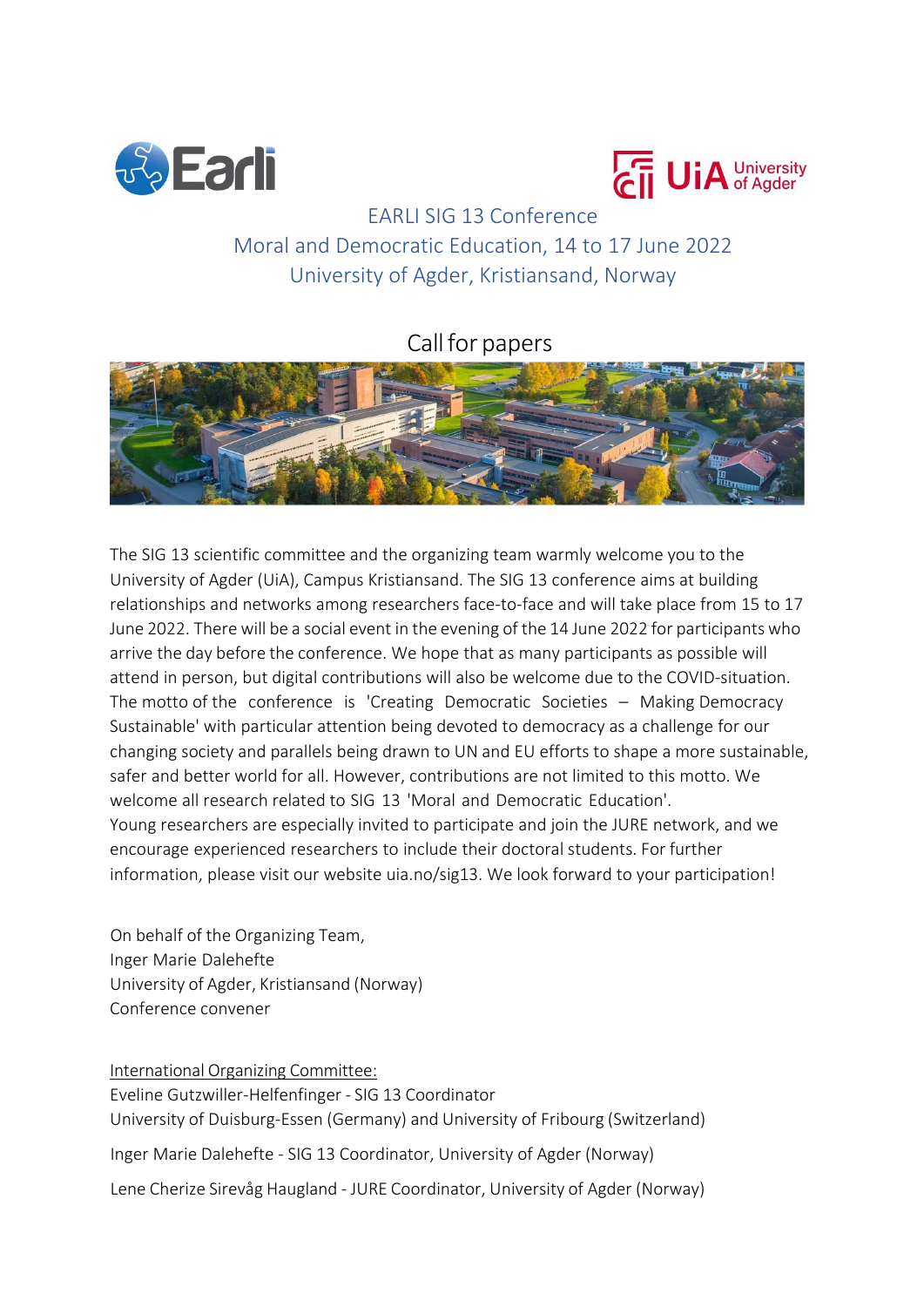#### PRESENTATION FORMATS

The conference accepts proposals for posters, paper presentations and symposia. All active participants need an EARLI account (co-authors do not). All submissions should be anonymous to ensure a fair review process. Please do not include your name in your abstract.

Each *paper session* will comprise three papers, which will be thematically grouped by the organizing committee. Each paper will be allocated 20 minutes for presentation and 10 minutes for discussion following each paper.

*Symposia* will consist of three papers and a discussant. Each paper will be allocated 20 minutes for presentation (including discussion) and the same for the discussant (we are however open for innovative ideas – please contact us if you wish to organize your symposium in a different way).

The *posters* will be thematically grouped by the organizing committee. We kindly ask the authors to be present in the poster session slot and to prepare a 2-3-minute presentation of their poster on request from the audience. A poster can show «work in progress», if no data available yet. We recommend preparing A4 handouts.

In accordance with EARLI policies, you may not present more than two proposals. In addition, you may act once as the chair of a symposium and once as discussant, for a total of four appearances. You may participate as a non-presenting co-author as many times as you like.

The conference program will avoid timetable conflicts for presenting authors, chairpersons and discussants but not for co-authors.

Submission closes on 28 February 2022. Proposals can only be submitted through the conference website: uia.no/sig13. Submissions via email will not be processed.

We require experts for the review process and encourage participants to sign up for this purpose in the submission process!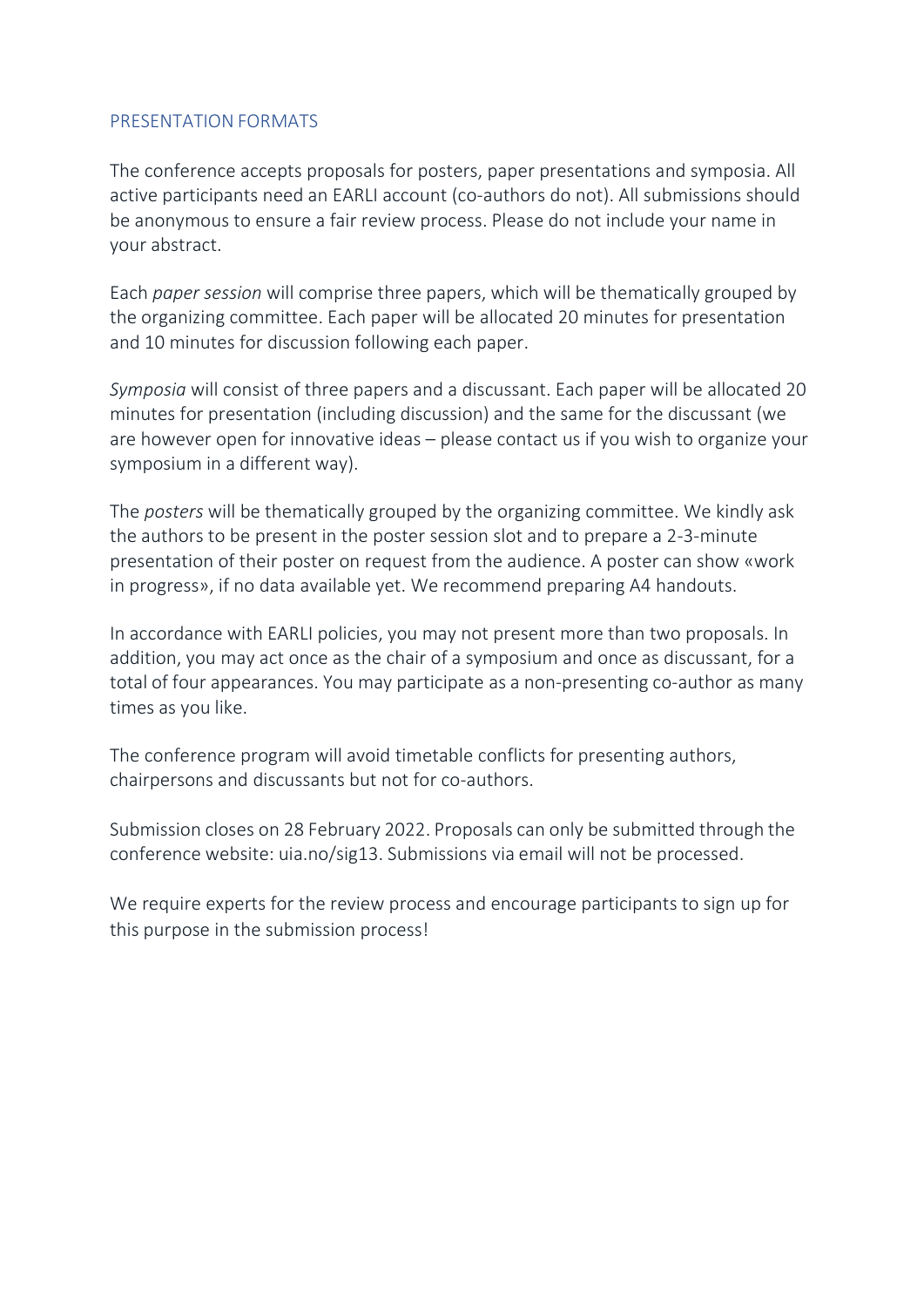### GUIDELINES FOR PROPOSALS

#### Requirements for a symposium:

An abstract of 100-250 words providing information regarding the aims, the scientific and educational relevance of the symposium.

- 3 keywords
- The title of the symposium, the title of the three presentations with the name and affiliation of each author, and how the symposium is to be structured.
- The name of the chair and the name of the discussant.
- In addition, each presenter must meet the criteria of an individual presentation.
- All your active participants (i.e. presenting author, chair and discussant) need an EARLI account. Co-authors do not need an EARLI account and their names, contact details and affiliation can be entered manually by the submitter.

## Requirements for an individual paper presentation:

- A 100-250-word abstract for each presentation.
- An extended summary of 600-1,000 words (incl. references), detailing the aims, methodology, findings, and theoretical and educational significance of the research.
- 3 keywords
- Presenting authors need an EARLI account. Co-authors do not. Their names, contact details and affiliation can be entered manually by the submitter.

#### Requirements for an individual poster presentation:

- A 100-250-word abstract for each presentation.
- An extended summary of 600-1,000 words (incl. references), detailing the aims, methodology, findings (or expected outcome, if no data available yet), and theoretical and educational significance of the research.
- 3 keywords
- Presenting authors need an EARLI account. Co-authors do not. Their names, contact details and affiliation can be entered manually by the submitter.